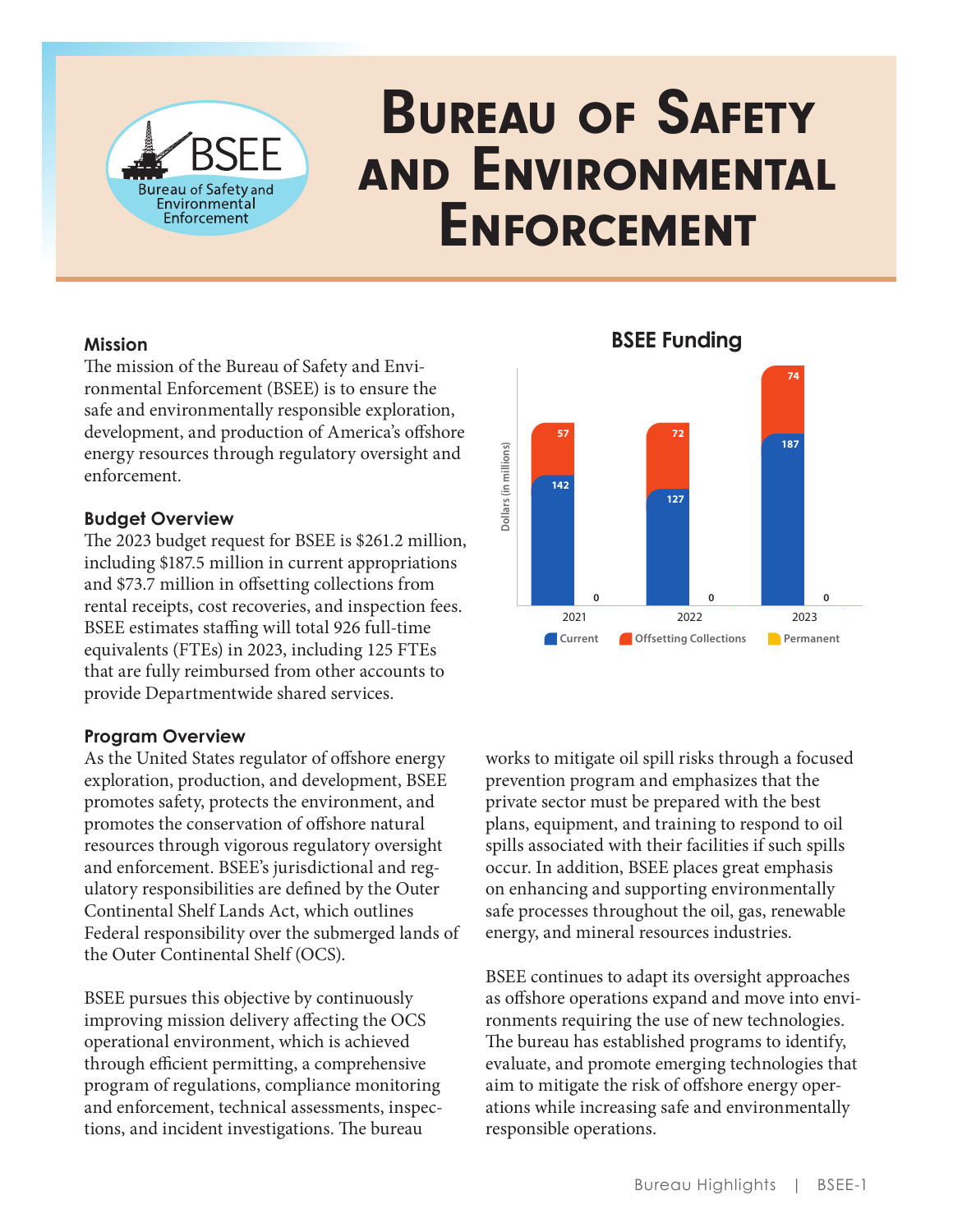## **BUREAU OF SAFETY AND ENVIRONMENTAL ENFORCEMENT** Facts

- **• The Bureau of Safety and Environmental Enforcement (BSEE) was established on October 1, 2011.**
- **• The bureau conducts more than 20,000 inspections per year to ensure the safe and environmentally responsible operation of approximately 1,700 offshore oil and gas drilling and production facilities and more than 20,000 miles of pipelines.**
- **• BSEE develops standards and regulations to enhance safety and environmental protection for the exploration and development of offshore oil and gas and renewable energy on the U.S. Outer Continental Shelf (OCS).**
- **• BSEE operates the largest facility in the United States that can test oil spill response equipment with a variety of crude oils and refined petroleum products under reproducible marine conditions.**
- **• BSEE is responsible for initiating, supporting, and promoting science-based research to reduce risk, support safe operations, and promote environmental stewardship on the OCS.**

In 2023, BSEE will continue to focus attention on achieving its mission and implementing key Departmental priorities, ensuring balanced resource use, supporting renewable energy development, and reclaiming land on the OCS . The bureau is working to improve and streamline processes, ensure the efficient use of resources within the bureau, enhance development opportunities for the workforce, and integrate effective stakeholder engagement. Those responsibilities include continuing to incorporate a risk-based inspection protocol in its inspection strategy; evaluating permitting processes and timeframes to ensure the efficient use of resources and permitting functions attuned to program needs; addressing recommendations from the Government Accountability Office, the Inspector General, and other outside organizations; and developing a human capital operating plan to advance the bureau's workforce .

## **Offshore Safety and Environmental Enforcement**

The 2023 budget request supports \$246 .1 million for Offshore Safety and Environmental Enforcement programs, consisting of \$172 .4 million in appropriated funds, \$23 .0 million in offsetting rental receipt and cost recovery collections, and \$50.7 million in inspection fee collections, which includes a proposal to collect followup facility inspection fees .

The 2023 request enables BSEE to continue to

strengthen oversight, regulatory, and research capabilities on the OCS by building and sustaining staff capabilities . Funds will be used to recruit, train, and retain expert engineers, geoscientists, and inspectors; oil spill planning, prevention, and response specialists; and employees from other disciplines to support the implementation of BSEE's regulatory oversight responsibilities . BSEE will continue outreach and dialogue with stakeholders from academia, industry, nongovernmental organizations, and other governmental agencies to enhance the knowledge base of technical personnel related to innovative technologies, regulatory gaps, real-time monitoring capabilities, and risk-based decision making for safety and environmental enforcement.

**A**BSEE

BSEE's 2023 budget request includes \$1.2 million to establish BSEE's offshore cybersecurity safety threats effort. BSEE will work within Interior and with Federal partners in 2023 to promote the development and implementation of effective cybersecurity and infrastructure security on the offshore assets it regulates, with a particular focus on industrial control system security and program resource buildout to support the development, implementation, and sustainment of a program that will reduce OCS cybersecurity risk .

In addition to regulating oil and gas operations on the OCS, the bureau continues to take actions to support the development of a safe, robust, and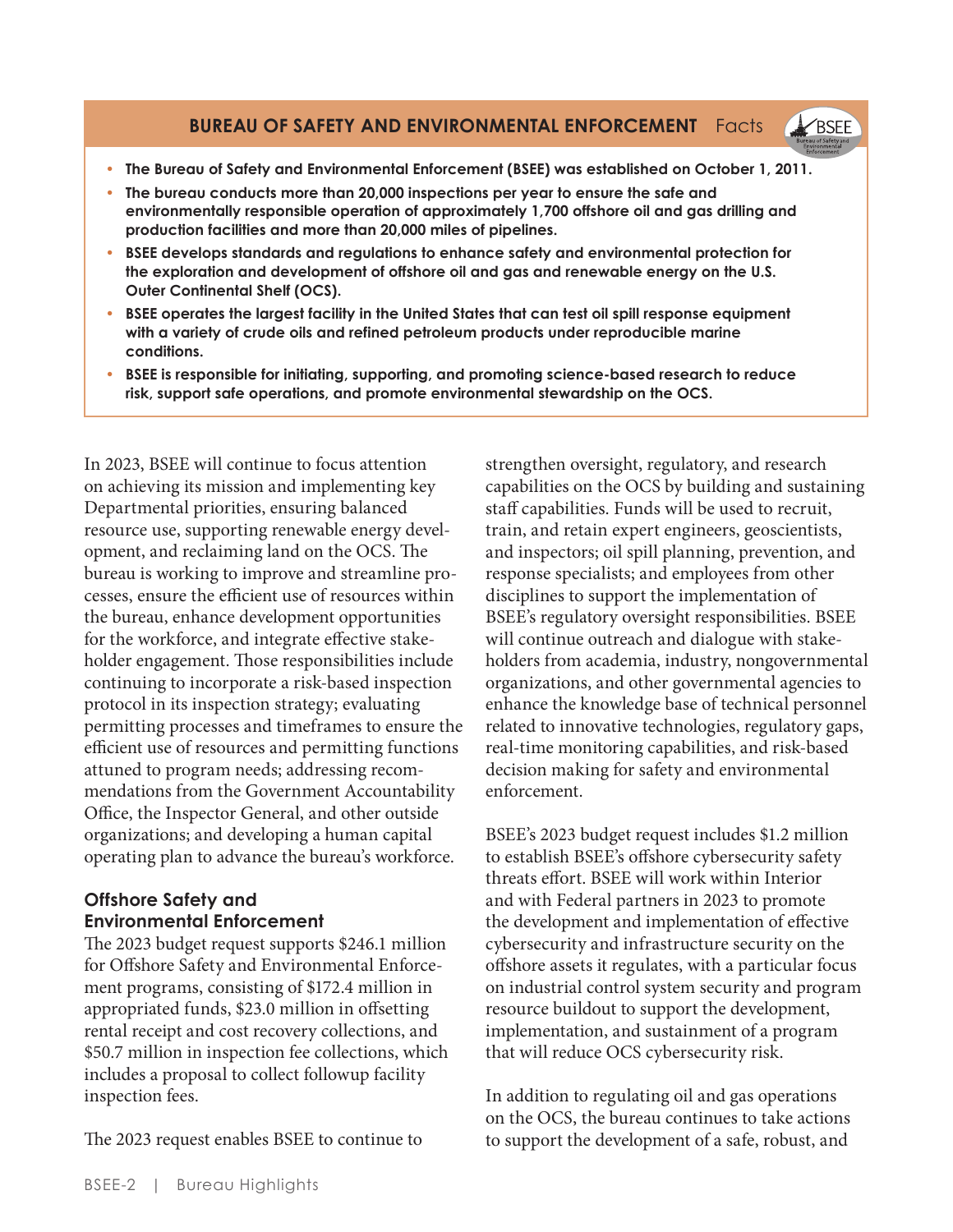sustainable offshore renewable energy industry in the United States.

BSEE's 2023 budget reflects the progress made in the offshore renewable energy industry and anticipated growth, as well as the Administration's priority to tackle the climate crisis. The 2023 request includes \$7.7 million to expand BSEE's Renewable Energy Program to enable timely and rigorous industry plan and permit reviews; create a robust compliance verification and assurance program for new offshore wind infrastructure; and demonstrate BSEE's commitment and leadership in driving safety performance and protecting environmental, cultural, and biological resources on the OCS. In addition, the budget request includes \$1.4 million to support the Administration's zero-emission vehicles investment strategy to leverage Federal purchasing power to support the deployment of clean energy vehicles.

BSEE's 2023 budget request maintains the \$30.0 million funding level originally requested in 2022 for decommissioning. In 2022 and continuing into 2023, the bureau will issue contracts to perform

decommissioning services on conventional energy infrastructure orphaned by bankrupt operators in the absence of other jointly or severally liable parties. Those contracts will initially fund the proper plugging and abandonment of orphaned wells and ultimately fund the proper decommissioning of the associated orphaned pipelines and structures that remain.

Unplugged or poorly plugged wells are an environmental hazard, as they provide potential conduits for fluids to migrate between formations and potentially into OCS and State waters. Hurricane forces toppling structures and wells on the OCS pose additional risks to unplugged wells. Although some wells are equipped with downhole safety valves, leakage from those wells can occur. That circumstance is especially true for orphaned wells for which the downhole valves are not routinely tested and their integrity verified. Proper decommissioning of orphaned pipelines reduces the risk of spills to the environment from any hydrocarbons remaining in those pipelines.

#### BSEE initiates, supports, and promotes



**BSEE inspectors play a pivotal role in ensuring that offshore operations are conducted in a safe and environmentally sustainable manner.**

*BSEE Photo.*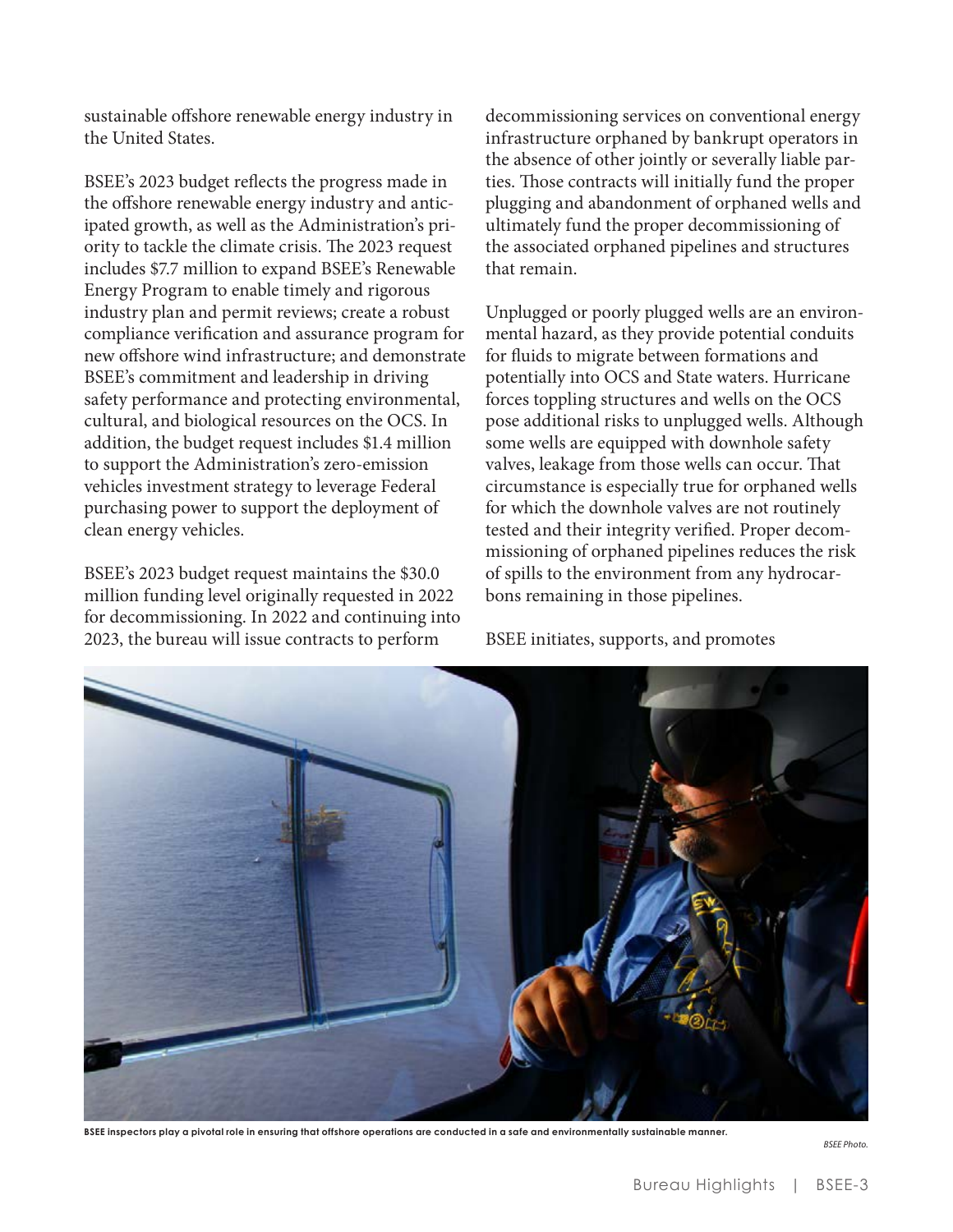

**This poster is one of several in BSEE's "Lift Your Awareness" campaign focusing on crane, or lifting, safety.** *BSEE Photo.*

science-based research to fulfill the bureau's mission through the identification and evaluation of critical energy equipment and technology. This process serves to reduce risk, support safe operations, and promote environmental stewardship on the OCS. Research is an essential component of the evaluation and decision-making process used to shape appropriate regulatory policies and practices within emerging programs. As renewable energy continues to rapidly expand along the Atlantic Coast, BSEE continues to advance renewable energy research and plays a crucial role in ensuring that national policies are scientifically sound and robust. Research outcomes in the three primary areas of risk identification and reduction,

technology development, and policy will support the promotion and development of safer and more reliable technology, increase BSEE's ability to analyze and provide solutions to systemic problems, provide leadership with factual data for decision making, and identify and resolve potential safety issues before incidents occur.

## **Oil Spill Research**

This program supports research on the prevention and response to oil pollution, as authorized by the Oil Pollution Act of 1990. The Oil Spill Research program plays a pivotal role by funding applied research to support decision making on the methods and equipment needed to prevent or mitigate oil spills, a critical component of the offshore permitting process. Funds are used to sponsor the testing of new equipment and methods and to support Ohmsett testing and training activities. Located in Leonardo, NJ, the Ohmsett testing facility is the only one of its kind in the world, providing full-scale equipment and methodology testing for offshore spills in a safe, controlled environment.

The 2023 budget proposes \$15.1 million for Oil Spill Research. As renewable energy solutions such as offshore wind and marine hydrokinetic energy gain wider acceptance and emphasis, BSEE is meeting the need to conduct its related mission responsibilities. The bureau's Oil Spill Preparedness Program is forecasting important resource needs to ensure that offshore renewable energy operations are conducted in a safe and environmentally responsible manner. The request also addresses key knowledge and technology gaps in oil spill responses, focusing on deepwater and Arctic environments.

## **Fixed Costs**

Fixed costs of \$4.7 million are fully funded.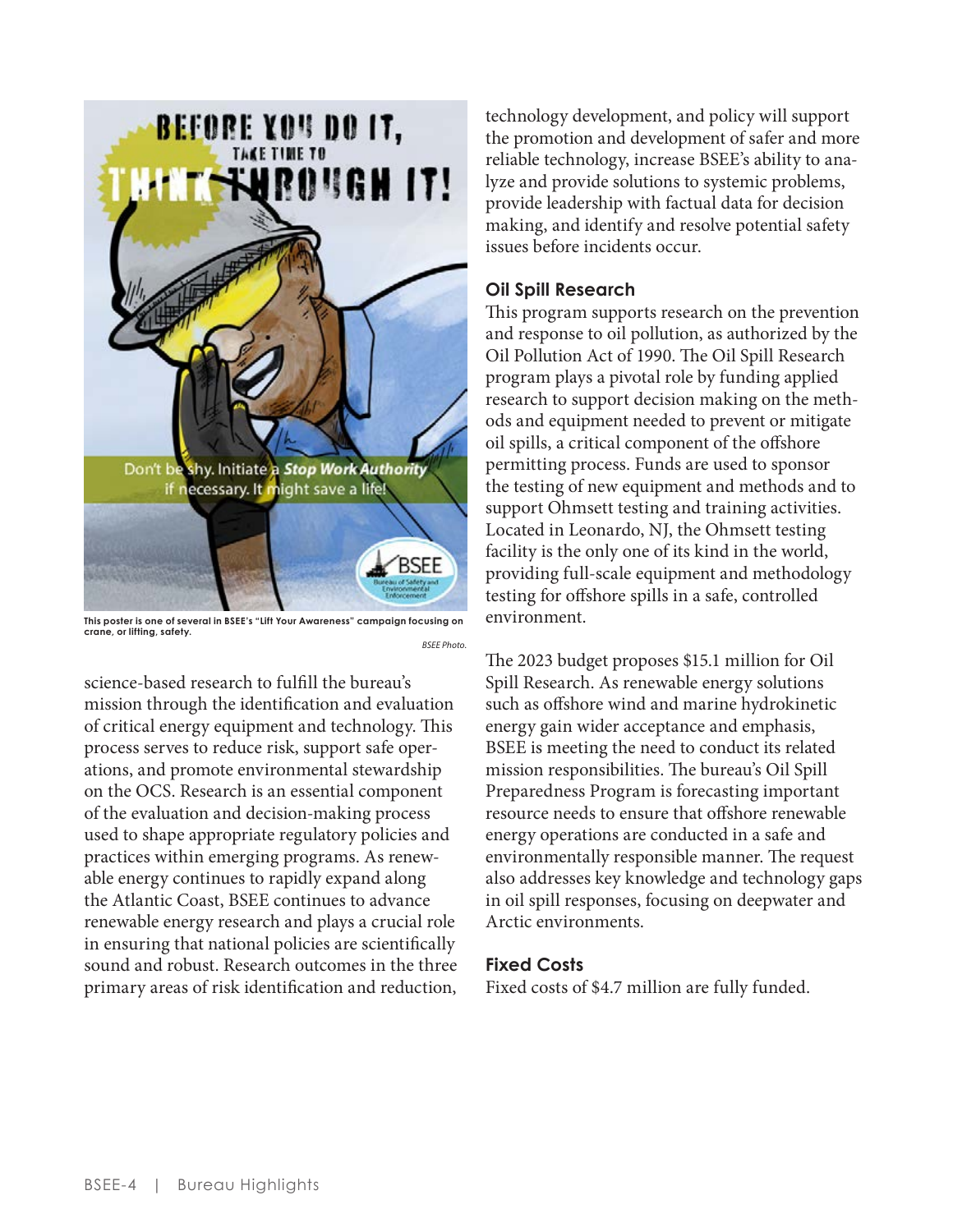## **SUMMARY OF BUREAU APPROPRIATIONS 1/**

(dollar amounts in thousands)

#### Comparison of 2023 Request with 2022 CR

|                                    | 2022 CR      |          | 2023 Request |              | Change      |           |
|------------------------------------|--------------|----------|--------------|--------------|-------------|-----------|
|                                    | <b>FTE</b>   | Amount   | <b>FTE</b>   | Amount       | <b>FTE</b>  | Amount    |
| Current                            |              |          |              |              |             |           |
|                                    | 734          | 111,835  | 778          | 172,378      | $+44$       | $+60,543$ |
|                                    | 22           | 14,899   | 23           | 15,099       | $+1$        | $+200$    |
|                                    | 756          | 126,734  | 801          | 187,477      | $+45$       | $+60.743$ |
|                                    | $\mathbf{0}$ | 72,200   | $\mathbf{0}$ | 73,708       | 0           | $+1,508$  |
| Reimbursable                       | 125          | $\Omega$ | 125          | $\mathbf{0}$ | $\mathbf 0$ |           |
| <b>TOTAL, BUREAU OF SAFETY AND</b> | 881          | 198,934  | 926          | 261,185      | $+45$       | $+62.251$ |

<sup>1/</sup> Current funding amounts include supplemental appropriations. For further details see Highlights of Budget Changes tables for each account.